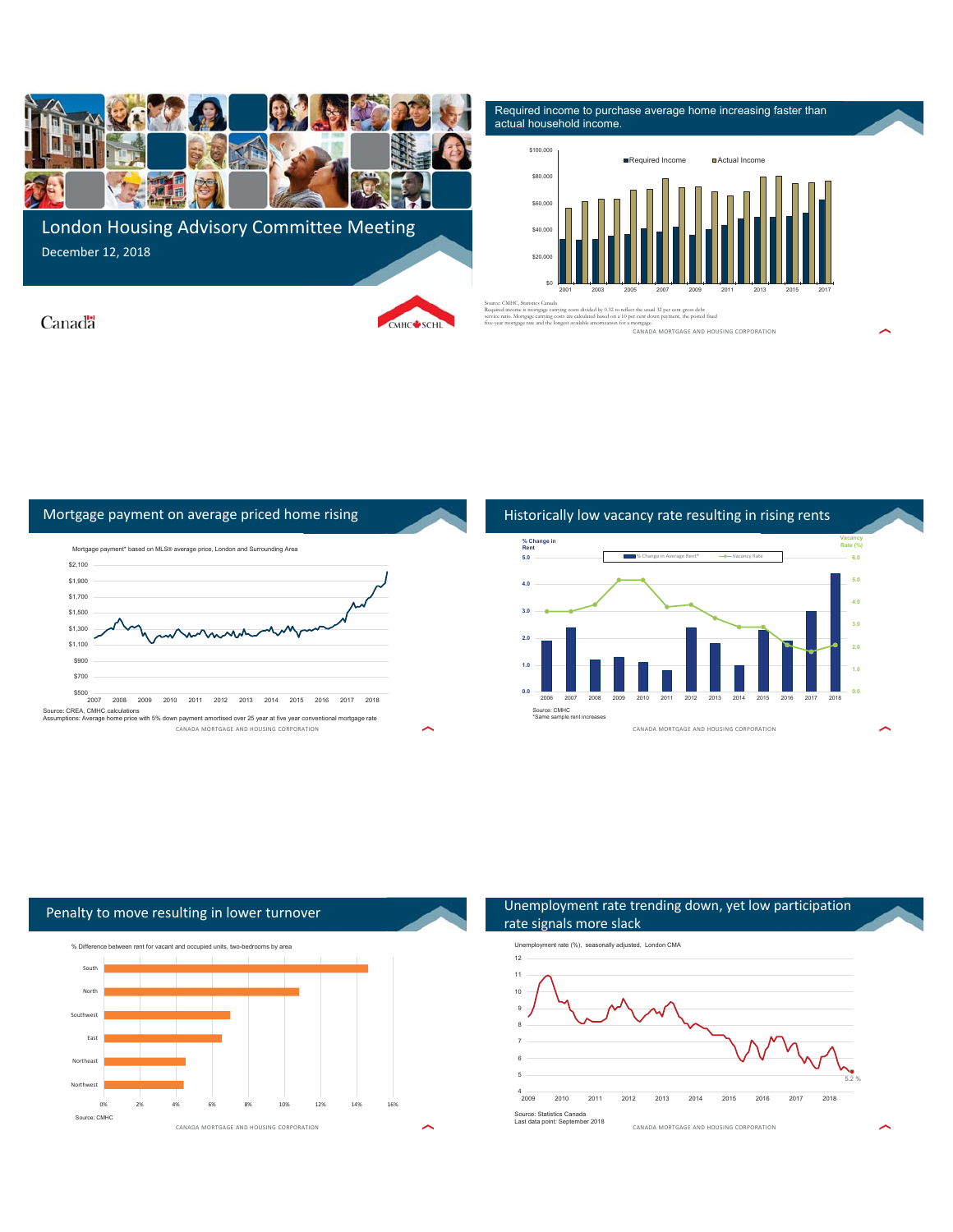

# Number of units under construction lower in 2018, but







## Who is in core housing need?

- 80% had household incomes less than \$30,000
- 76% are renters
- 64% were renting in non-subsidized housing
- 56% lived alone

London CMA

- 25% were seniors (65+)
- 23% were lone-parent families

## Why are households in core housing need?

- 92% were below affordability measure
	- $\geq 40\%$  paid more than 50% of income on housing
- 13% were below adequacy measure
- 9% were below suitability measure

Source: CMHC, Statistics Canada (Census 2016)

CANADA MORTGAGE AND HOUSING CORPORATION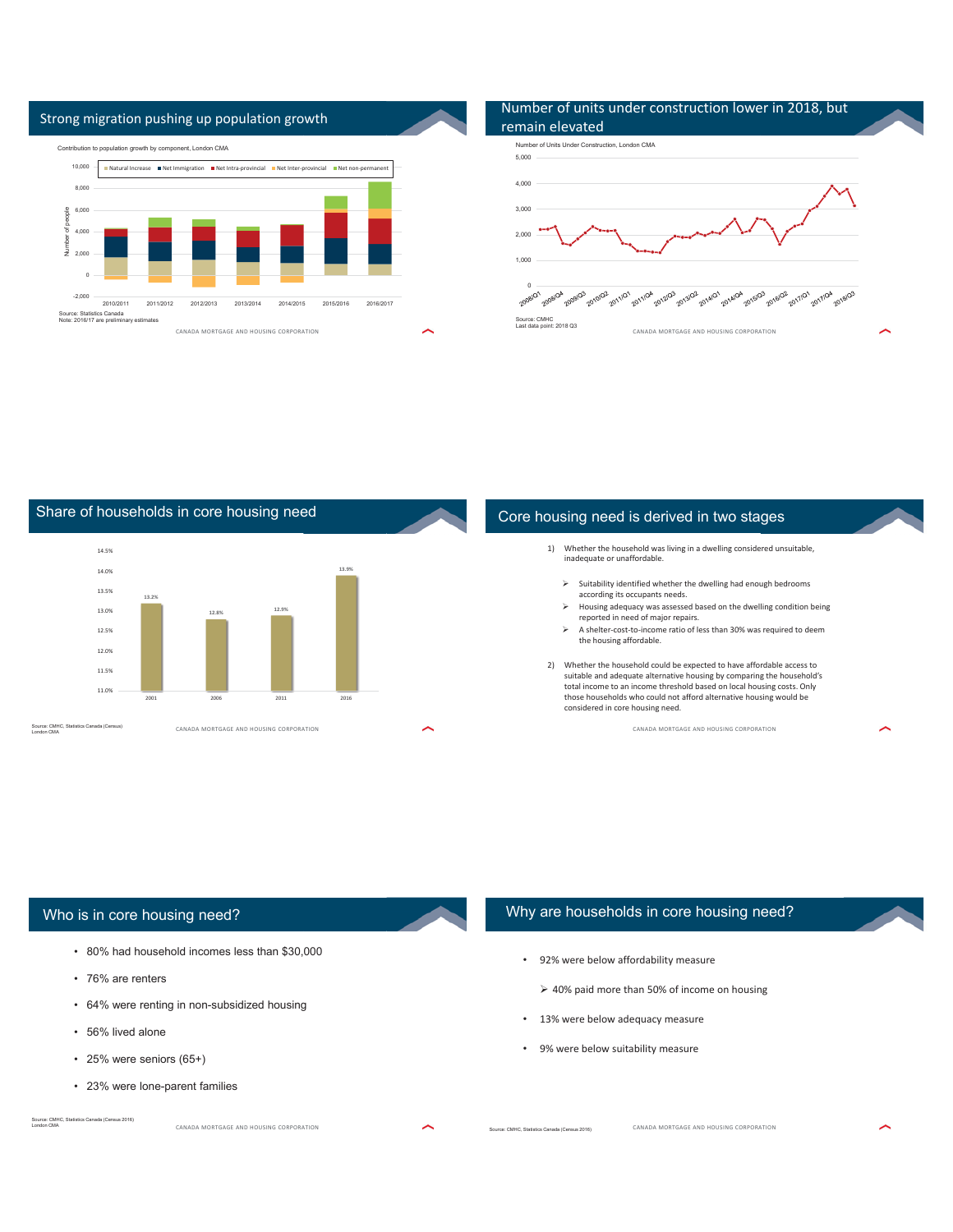| Percentage share of households in core housing need by large and<br>mid-sized cities                                                                                                                                                     |     |                                                                                                                     |              |           |                                                                        | Share of households in core housing need                                                                      |   |
|------------------------------------------------------------------------------------------------------------------------------------------------------------------------------------------------------------------------------------------|-----|---------------------------------------------------------------------------------------------------------------------|--------------|-----------|------------------------------------------------------------------------|---------------------------------------------------------------------------------------------------------------|---|
| Toronto<br>Vancouver<br>Victoria<br>London<br>St. Catharines - Niagara<br>Halifax<br>Regina<br>Hamilton<br>Edmonton<br>Winnipeg<br>Ottawa - Gatineau<br>Saskatoon<br>Windsor<br>St. John's<br>Kitchener<br>Calgary<br>Montréal<br>Québec | 7.2 | 14.2<br>139<br>13.9<br>13.7<br>13.3<br>13.0<br>12.3<br>12.1<br>11.9<br>11.8<br>11.7<br>11.5<br>11.4<br>11.3<br>10.9 | 19.1<br>17.6 |           | 18%<br>16%<br>13.9%<br>14%<br>12%<br>10%<br>8%<br>6%<br>4%<br>2%<br>0% | 15.5%<br>14.9%<br>9.4%<br>5.4%<br>4.4%<br>3.8%<br>3.6%<br>2.8%<br>Reg.<br><b>Congress</b><br><b>CAD</b><br>≪े |   |
| 0.0<br>Source: CMHC. Statistics Canada (Census 2016)                                                                                                                                                                                     | 5.0 | 15.0<br>10.0<br>CANADA MORTGAGE AND HOUSING CORPORATION                                                             | 20.0         | 25.0<br>∼ | Source: CMHC, Statistics Canada (Census 2016)<br>London CMA            | CANADA MORTGAGE AND HOUSING CORPORATION                                                                       | ⌒ |

CANADA MORTGAGE AND HOUSING CORPORATION Core housing need by household income group 56.4% 78.7% 55.8% 19.2% 8.7% 0.2% 0% 10% 20% 30% 40% 50% 60% 70% 80% 90% Under \$10,000 \$10,000 to \$19,999 \$20,000 to \$29,999 \$30,000 to \$39,999 \$40,000 to \$49,999 \$50,000 and ove ce: CMHC, Statistics Canada (Census 2016)